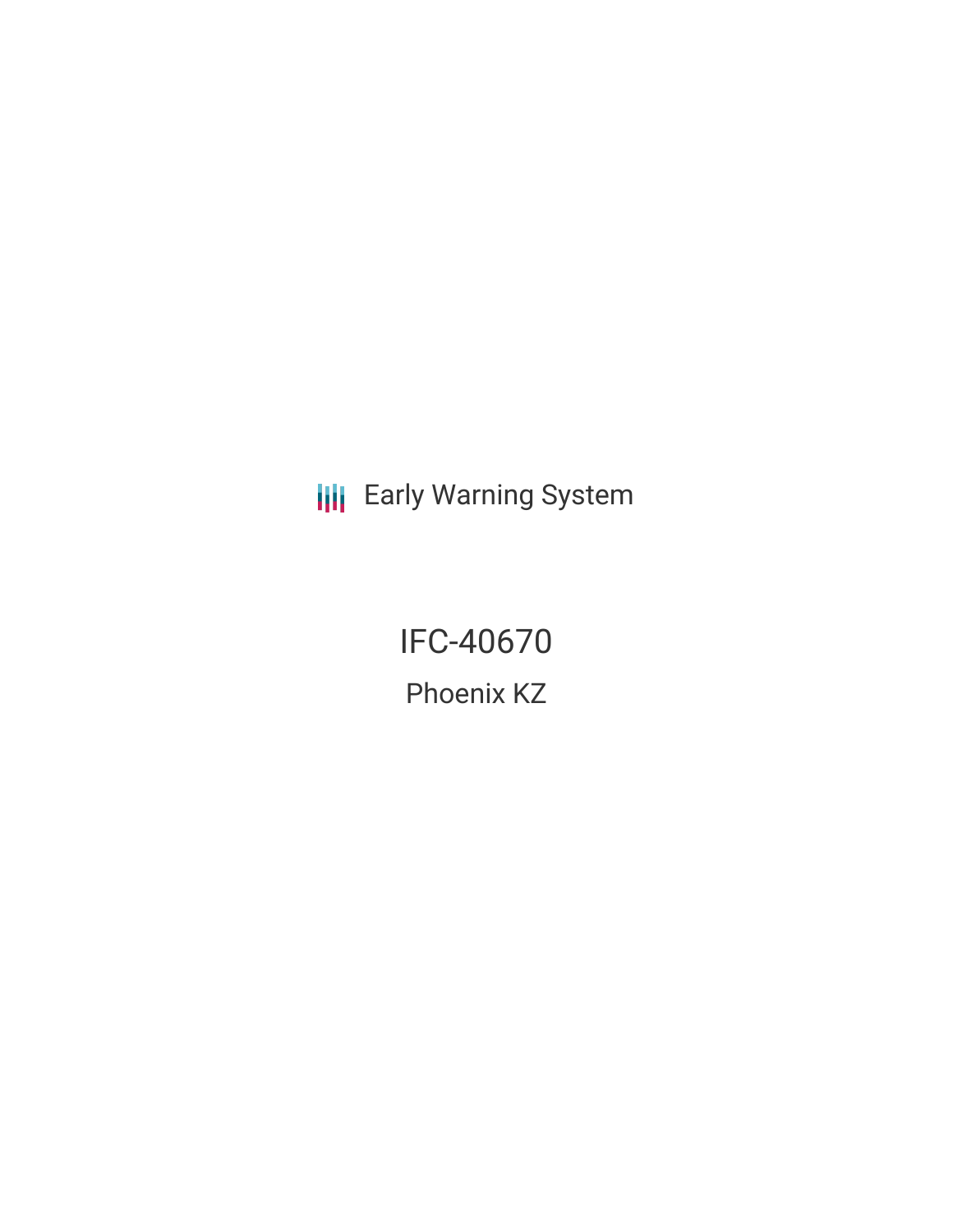| <b>Countries</b>               | Kazakhstan                              |
|--------------------------------|-----------------------------------------|
| <b>Specific Location</b>       | Almaty region                           |
| <b>Financial Institutions</b>  | International Finance Corporation (IFC) |
| <b>Status</b>                  | Proposed                                |
| <b>Bank Risk Rating</b>        | B                                       |
| <b>Voting Date</b>             | 2018-11-16                              |
| <b>Borrower</b>                | PHOENIX FRUITS, TOO                     |
| <b>Sectors</b>                 | Agriculture and Forestry, Construction  |
| <b>Investment Type(s)</b>      | Loan                                    |
| <b>Investment Amount (USD)</b> | $$10.00$ million                        |
| <b>Project Cost (USD)</b>      | \$80.00 million                         |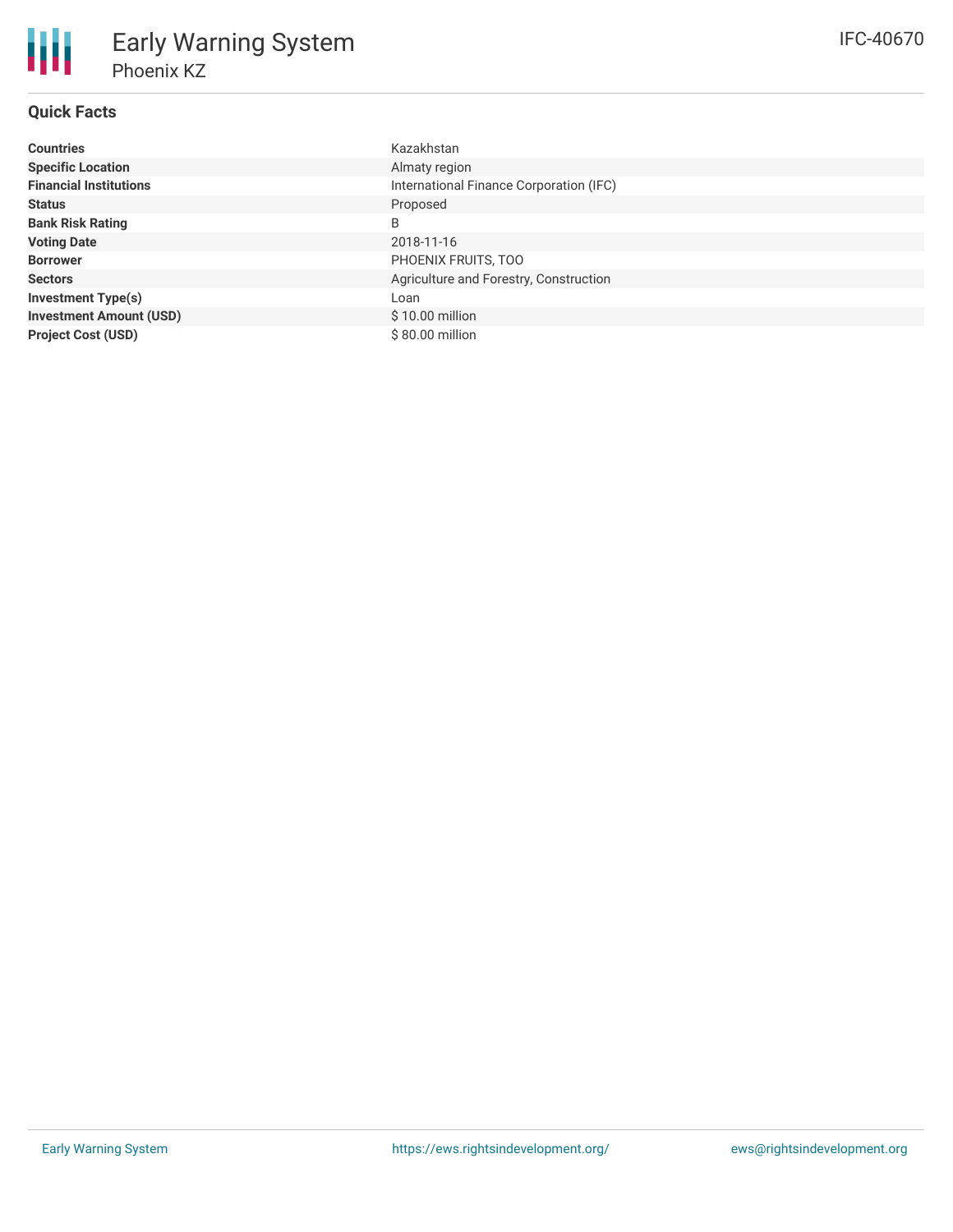

# **Project Description**

This project provides financing to Phoenix Commodities Pvt Ltd for the development of a greenfield fruit orchard in Kazakhstan, and a corresponding supply chain. The orchard will be established in 2 different locations in the Almaty region, and will produce apples, pears, peaches, apricots, plums, and cherries, and will include a complex for growing, storage, sorting, processing, calibrating, and shock freezing.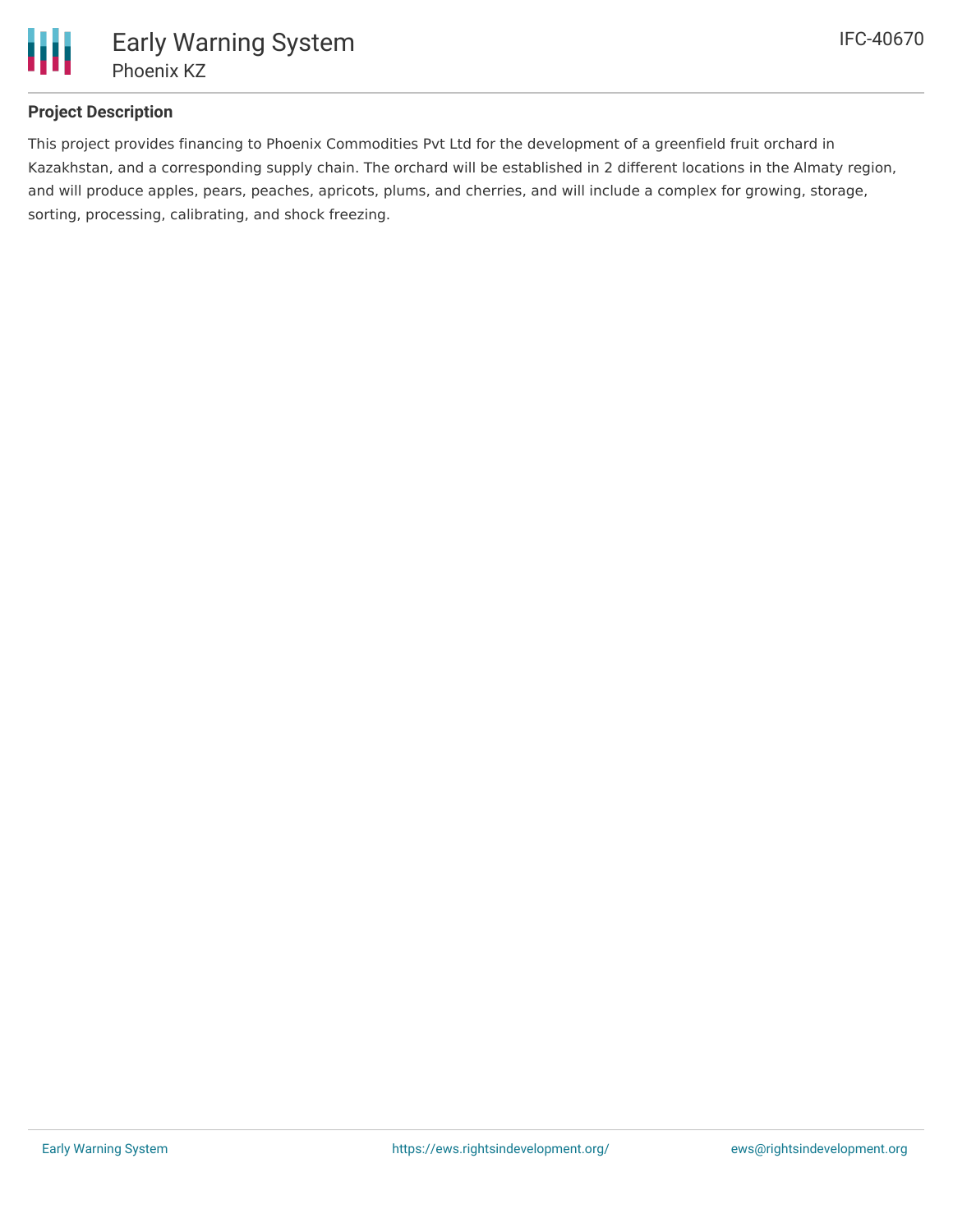## **Investment Description**

• International Finance Corporation (IFC)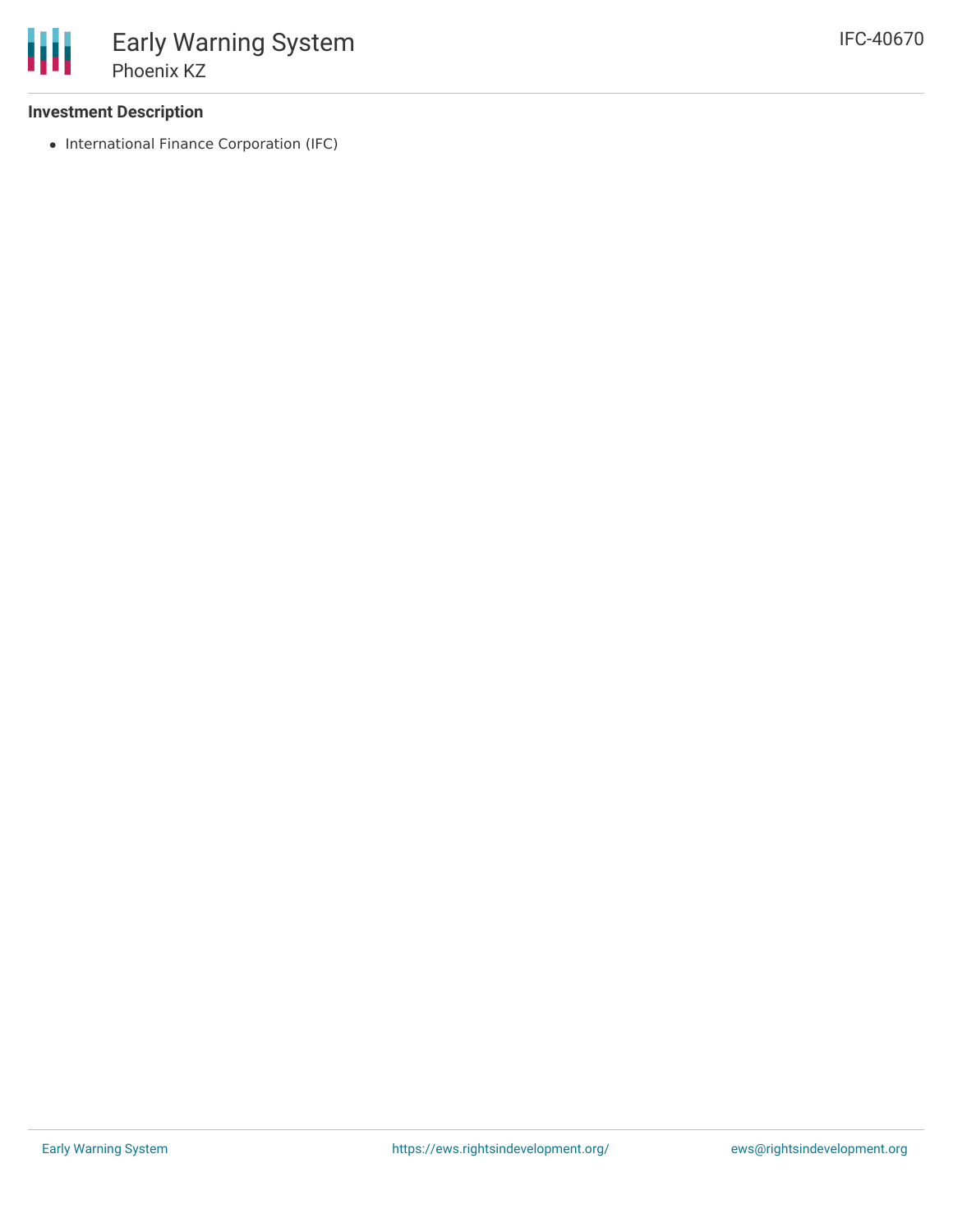

## **Private Actors Description**

Phoenix Group, registered in the British Virgin Islands, is a private company majority-owned by its CEO, Mr. Gaurav Dhawan. The greenfield orchard will be established under a separate 100%-owned subsidiary of Phoenix in Kazakhstan, Phoenix Fruits LLP.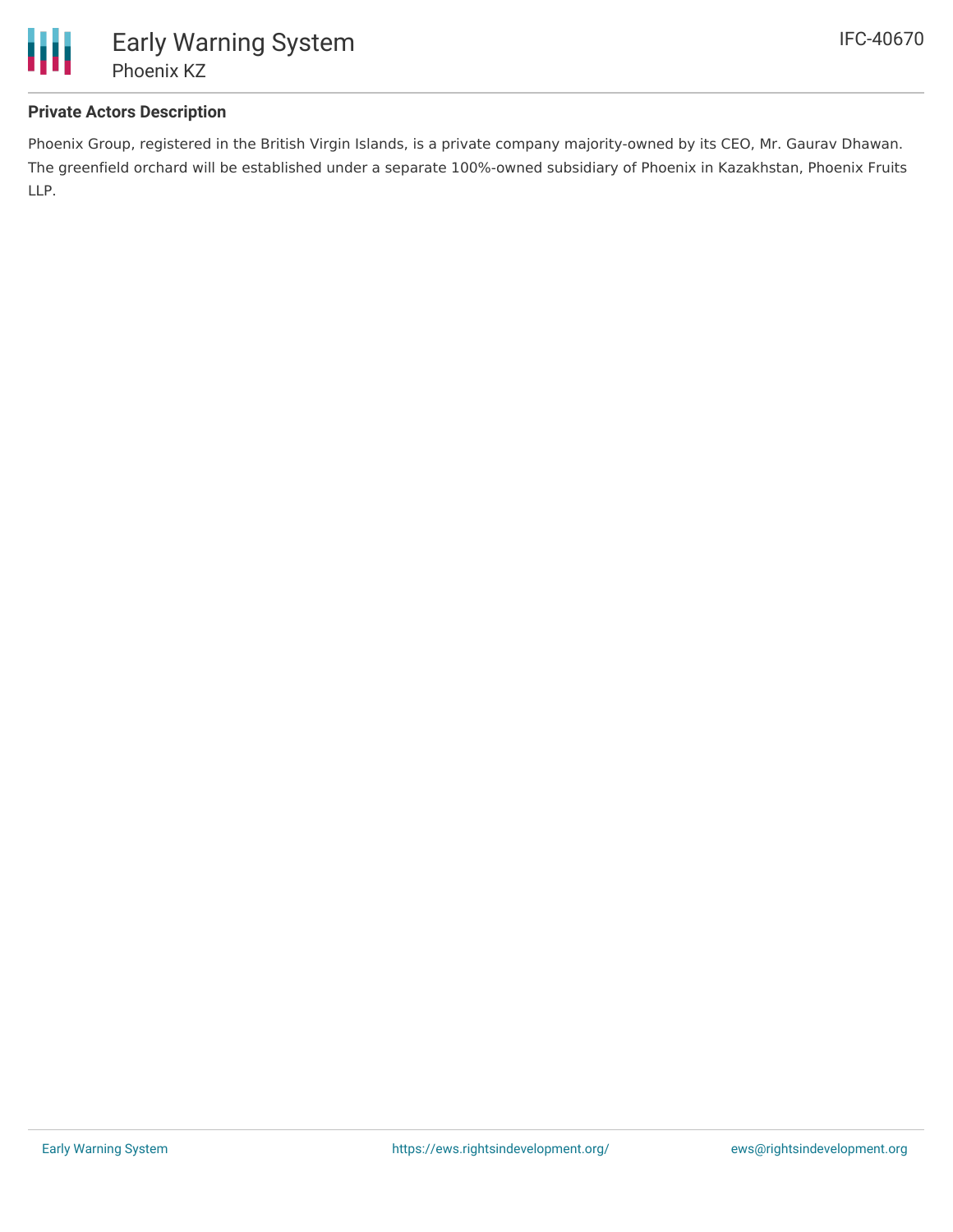冊 Early Warning System Phoenix KZ

| <b>Private Actor 1</b> | <b>Private Actor</b><br>1 Role | <b>Private Actor</b><br>1 Sector | <b>Relation</b> | <b>Private Actor 2</b>     | <b>Private Actor</b><br>2 Role | <b>Private Actor</b><br>2 Sector |
|------------------------|--------------------------------|----------------------------------|-----------------|----------------------------|--------------------------------|----------------------------------|
| $\sim$                 | $\overline{\phantom{a}}$       | $\sim$                           |                 | <b>Phoenix Fruits LLP</b>  | Client                         | -                                |
| ۰                      | -                              |                                  |                 | <b>Phoenix Global DMCC</b> | Parent Company                 |                                  |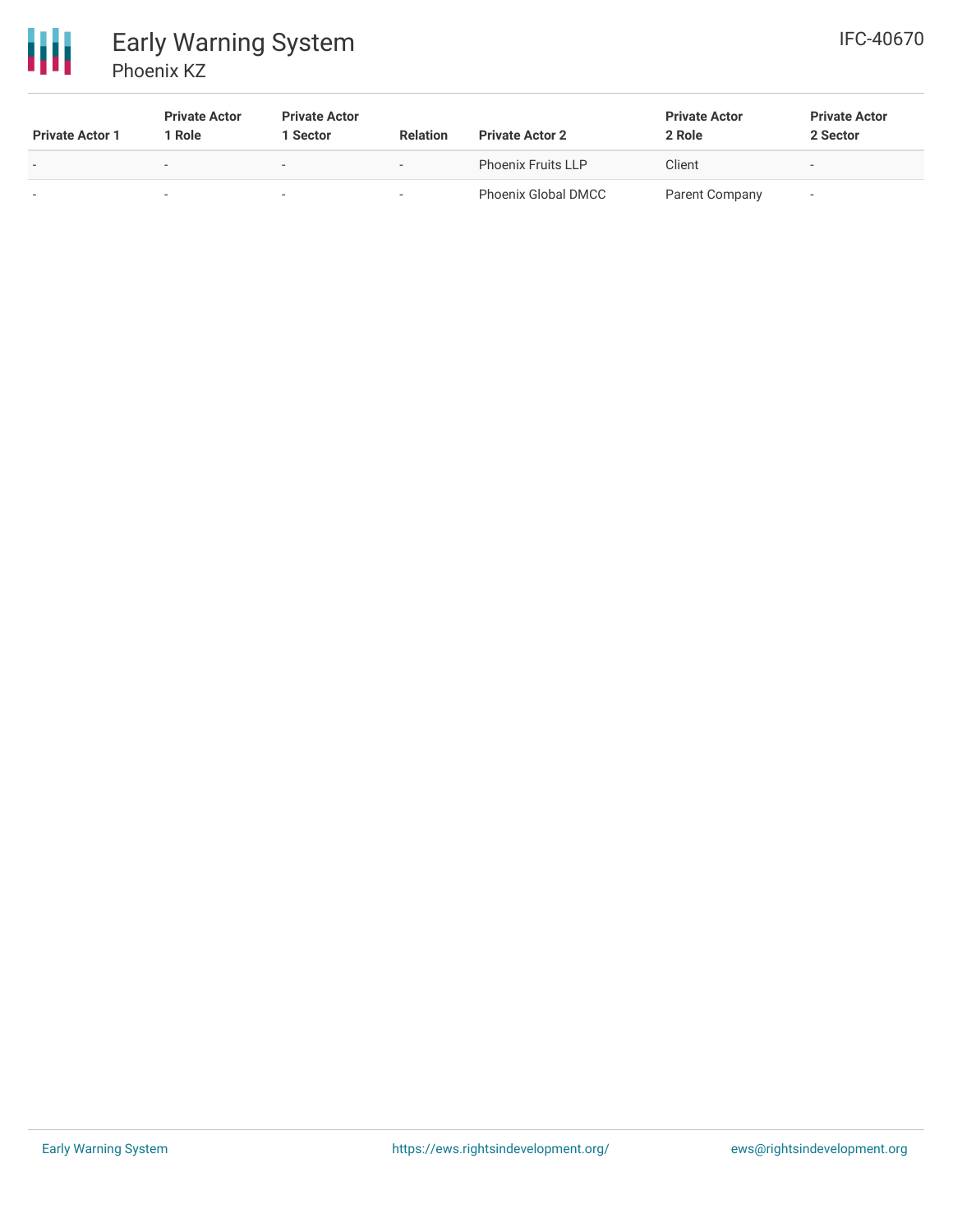

### **Contact Information**

#### **Phoenix Commodities DMCC**

Mr. Nitin Navandher Group Finance Controller +971-4-450-1200 nitin@pclworld.net 44th Floor, Building - AA1, Mazaya Business Avenue, Jumeirah Lakes Towers (JLT), P.O. Box 49451 <http://phoenixgroup.net>

#### **ACCOUNTABILITY MECHANISM OF IFC**

The Compliance Advisor Ombudsman (CAO) is the independent complaint mechanism and fact-finding body for people who believe they are likely to be, or have been, adversely affected by an IFC or MIGA- financed project. If you submit a complaint to the CAO, they may assist you in resolving a dispute with the company and/or investigate to assess whether the IFC is following its own policies and procedures for preventing harm to people or the environment. If you want to submit a complaint electronically, you can email the CAO at CAO@worldbankgroup.org. You can learn more about the CAO and how to file a complaint at http://www.cao-ombudsman.org/